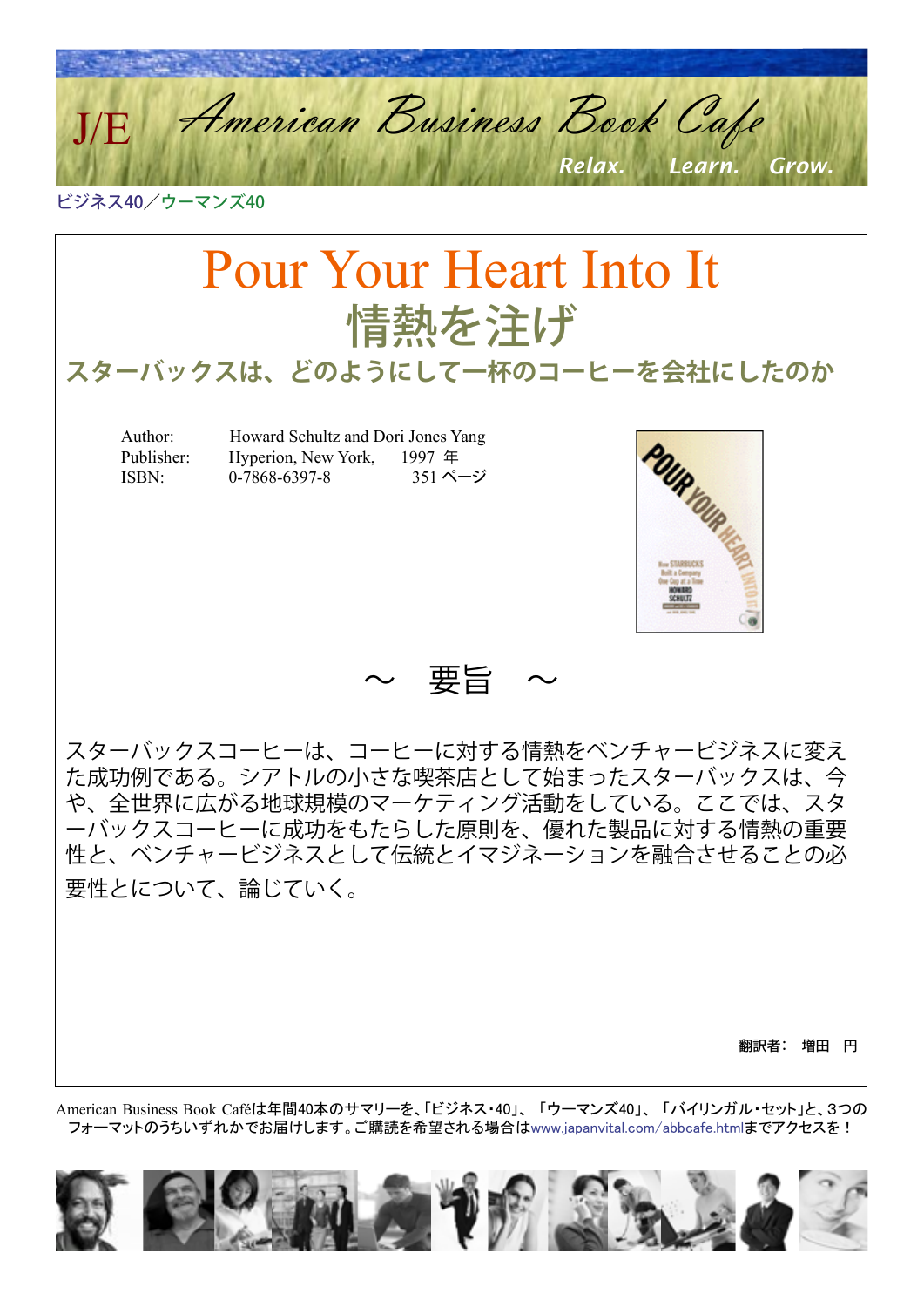# 情熱を注げ

# スターバックスは、どのようにして一杯の コーヒーを会社にしたのか。

# 主旨

スターバックスコーヒーは、コーヒーに対する情熱をベンチ ャービジネスに変えた成功例である。シアトルの小さな喫茶 店として始まったスターバックスは、今や、全世界に広がる 地球規模のマーケティング活動をしている。ここでは、スタ ーバックスコーヒーに成功をもたらした原則を、優れた製品 に対する情熱の重要性と、ベンチャービジネスとして伝統と イマジネーションを融合させることの必要性とについて、論 じていく。

## パート Ⅰ初期の歴史――1987年まで

スターバックス社のCEOであるハワード・シュルツ氏が育 ったのは、裕福な家庭環境ではなかった。公的家賃補助付き の住宅に住み、大学へはスポーツ奨学金をもらって進学し た。卒業後は、米国国内で、台所製品を販売するハンマープ ラストというスウェーデン企業のマネージャーとして成功し ていた。

スターバックスは、初めはひとつの店舗から始まり、やがて 5つの店舗を開いた。創立者の熱意により、また、顧客にコ ーヒーに関する知識を提供したことが功を奏し、スターバッ クスはシアトルのコーヒー好きに人気を博した。

シュルツ氏は、セールスの顧客としてスターバックスに出会 った。そして、ハンマープラスト社を退職し、はるかに低い 給料でスターバックスに転職した。彼の夢は、スターバック スを北アメリカの大規模企業に成長させることだった。

イタリア出張から帰ったシュルツ氏は、コーヒーを飲むこと は、地域のソーシャルライフの一部であるべきだと考えた。 コーヒーショップは、人々が腰を下ろし、コーヒーを飲み、 親しい友だちや時には見知らぬ人たちとも語らう場なのだ。

イタリアから戻った際、シュルツ氏は創立者にこのアイディ アを告げたが、スターバックスの経営者であったボールドウ ィン氏はこのアイディアに賛同しなかった。ボールドウィン 氏は、レストラン事業よりも加工したコーヒー豆の販売に関 心があったからだ。

# Pour Your Heart Into It

# How Starbucks Built a Company One Cup at a Time

## The Main Idea

Starbucks Coffee is an example of turning a passion for coffee into a successful business venture. What started as small coffee shop in Seattle is now a global marketing phenomenon that covers the globe. The principles behind the success of Starbucks Coffee are discussed including the importance of passion for an excellent product and the need to infuse tradition and imagination as part of the business venture.

## Part I: Early History -- Up to 1987

Howard Schultz, the CEO of Starbucks, has his own humble beginnings. He grew up in government subsidized housing, received a sports scholarship to college, and after graduation became a successful manager at Hammarplast --a Swedish company selling kitchen equipment.

Starbucks began as a single store and eventually grew to five stores in Seattle. The passion of its founders and sharing their knowledge about coffee with their customers made Starbucks popular with the Seattle coffee crowd.

Shultz discovered Starbucks because they were one of his customers. He quit his job at Hammarplast and for a much lower salary joined Starbucks. His vision was to make Starbucks a national company in North America.

After a trip to Italy, Shultz decided that coffee drinking should be part of a community's social life. Coffee shops are places where one can sit, sip coffee, and interact with people, strangers and friends alike.

Upon his return from his trip to Italy, Schultz presented his ideas to the founders. However, Mr. Baldwin, the owner of Starbucks, did not accept this vision. The owners were more interested in selling roasted beans than becoming a restaurant.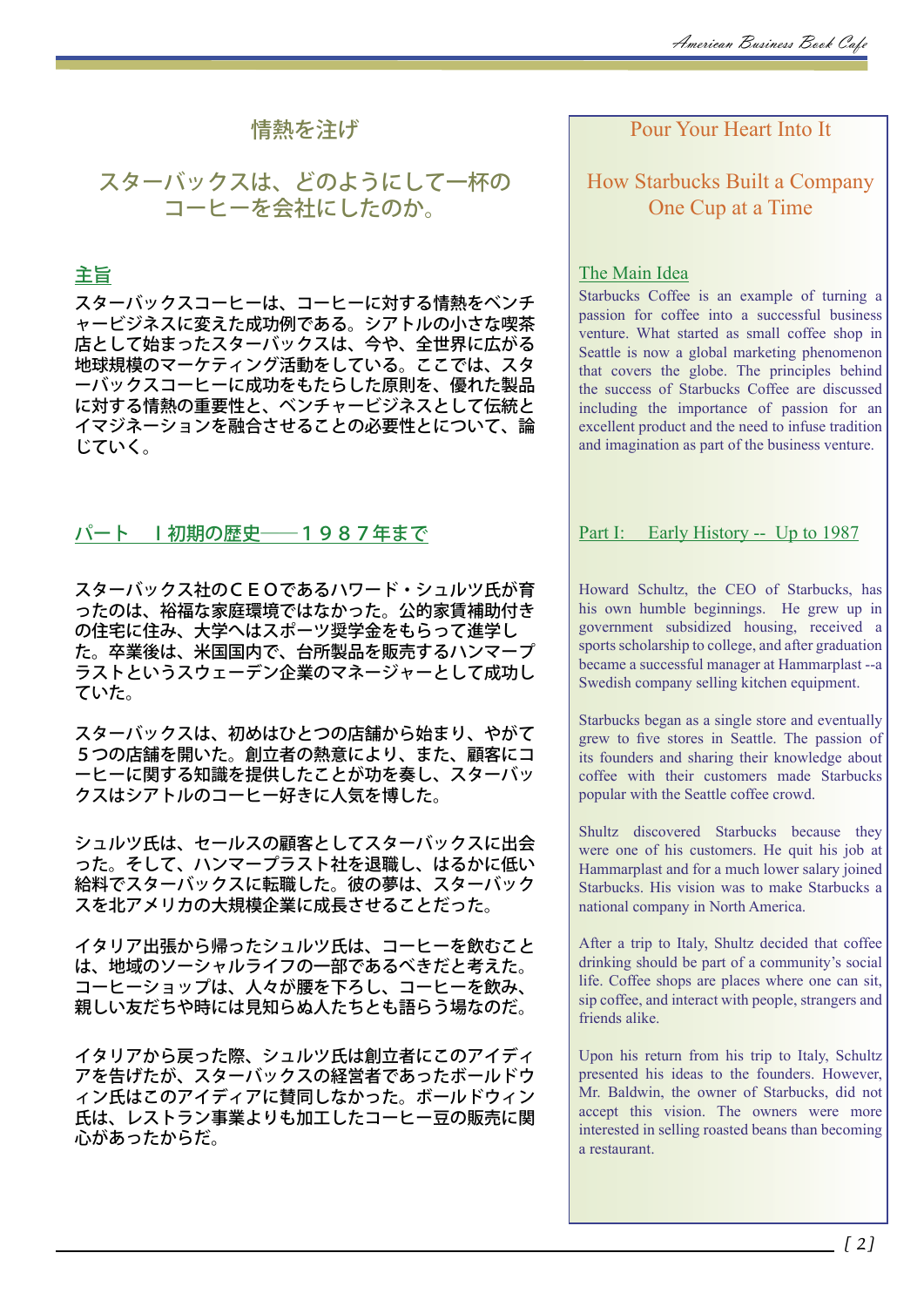そのため、シュルツ氏は、シアトル中にエスプレッソコーヒ ーを提供するという夢を抱いて、起業する決意を固めた。ボ ールドウィン氏は、シュルツ氏の退社を快く認めただけでな く、資金として\$150,000を提供し支援した。

シュルツ氏は、イル・ジオナールという自分のコーヒー会社 を設立した。エスプレッソコーヒーを提供することも、エス プレッソコーヒーのカウンターを備えた店の出現も、アメリ カでは初めての光景だった。

シュルツ氏によれば、投資家たちは、彼のアイディアではな く、彼自身に投資した。つまり投資家は、彼のコーヒーに対 する情熱とそのコーヒービジネスを成功に導いた行動に投資 - ^ 0 m,,,,,ここ〜」<br>していたのだ。これは、ビジネスを成功に導くひとつの鍵と なる:人のお金を動かすには、率直さと誠実さと情熱が重要 である。

イル・ジオナールは、徐々に成長していった。一方で、シュ ルツ氏の独立から20ヶ月後に、ボールドウィン氏とスター バックスの経営者たちは、会社を手放すことを決めた。シュ ルツ氏に投資する者の数は増えていき、彼は退職間もないス ターバックスを買い取ることとなったのである。

## パートⅡ: コーヒー体験の再発見――1987年~1992年

## イマジネーション

ビジネスのアイディアが成功するためには、アイディアは何 か顧客のイマジネーションを掴むものを持っていなければな らない。シュルツ氏は、マネージャーたちと良く整えられた スターバックス社に新しいコーヒー体験をさせた。その体験 とは次のようなものである。

- ロマンスの香り
- ➡ 手の届かないような贅沢さ
- ➡ 個人的なリラクゼーションの場・気軽な社交の場

1987年から1989年にかけてスターバックスは、わずか20店 舗であった。しかし、シュルツ氏は、経営陣に対して3つの ポイントを掲げる成長計画を発表した。

- ➡ 経営に携わる優れた人材を募集する。
- ➡ コーヒー豆を焼くための世界レベルの工場を 建設する。
- ➡ 何百もの店舗の売り上げを追跡できる高い性能で コンピューター管理された情報システムを作る。

シュルツ氏の経営陣は、彼と彼の計画を忍耐強く支持した。 シュルツ氏は、優秀なマネージャーを採用し、スターバック スに必要な人材と設備の両面において早期に投資した。それ によって、堅実な基礎を築くことができた。

Due to this difference of opinion, Schultz began his own company with the idea of putting coffee shops across Seattle. Mr. Baldwin was supportive and even helped Schultz with the capitalization by providing him \$150,000 as seed money.

Schultz opened his own coffee company called Il Giornale. Selling espresso coffee and setting up Espresso Coffee bars in the United States was a new phenomenon.

Shultz says that his investors invested in him not in his ideas. His passion for coffee and his drive to succeed in his coffee business is what investors trusted. This is one key for business: honesty and integrity and passion are important when you're handling other people's money.

Il Giornale grew slowly and 20 months later, Mr. Baldwin and the owners of Starbucks wanted to sell their company. Shultz found more investors and bought Starbucks -- the company he had just left.

## Part II: Reinventing the Coffee Experience 1987-1992

**I** Imagination

In order to grow, a business idea needs to be something that grabs the imagination of customers. So Schultz brought in a team of managers and fine tuned Starbucks into a new coffee experience. The following are a part of that experience:

- · A taste of romance.
- · An affordable luxury.
- · An oasis for personal relaxation or casual social interaction

From 1987 to 1989 Starbucks grew to only 20 stores. But Schultz presented a growth plan to his Board of Directors with 3 key points:

- · Recruit a skilled management team
- · Build a world class coffee roasting factory
- · Built a computerized information system sophisticated enough to keep track of sales in hundreds of stores.

His Board patiently supported him and his plans. Schultz laid a solid foundation by hiring key managers and by investing early in the people and facilities Starbucks needed.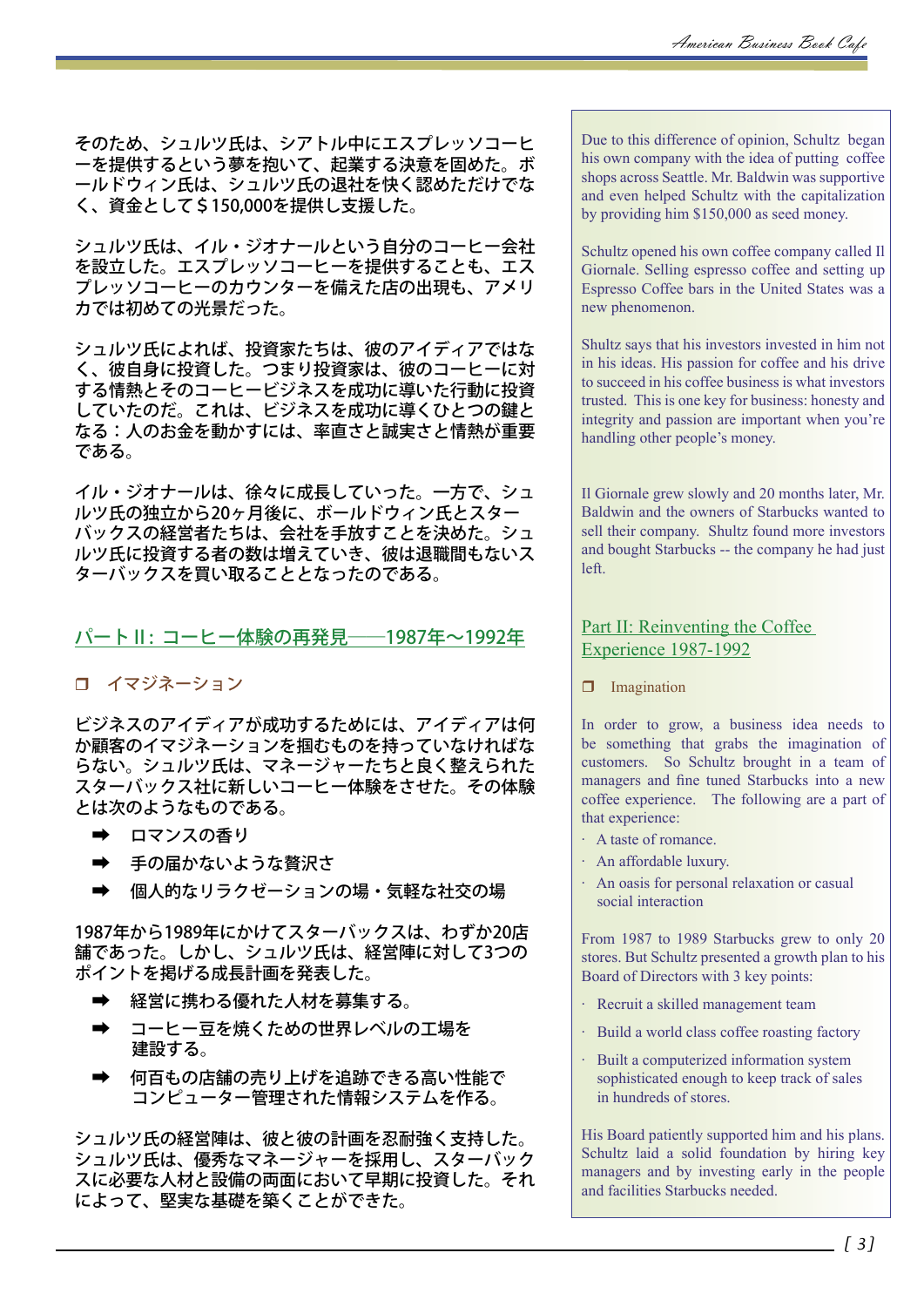スターバックスが株式を公開する1992年までには、成長率 は年80%に達し、店舗数は毎年二倍になっていた。

# 口 人々

シュルツ氏がスターバックスを購入したときは、従業員のモ ラルは低かった。彼の一日の最初の仕事は経営陣と従業員の 間に信頼関係を持たせることだった。

従業員に敬意を払ったことは、後々報われた。なぜなら、従 業員はそのことでさらに熱心になり、自分たちを大切にする 会社に尽くすようになったからである。スターバックスにと って、従業員とは、単に技術を持っているだけでなく、コー ヒーに情熱を持ち、その情熱を、自分が沸かす一杯のコーヒ ーあるいは客席に運ぶ一杯のコーヒーに注ぐアーティストな のである。

人は組織の中で最も重要な資源である。人を家族のように扱 うと、彼らは誠実になり、忠誠を果たしてくれる。顧客が、 会社に情熱をもっている社員を見るとき、顧客はその会社を 信頼する。

同じ情熱や信条を持った人がいなければ、組織は崩壊する。 製品だけでなく会社が支持するものを信じる顧客がいなけれ ば、組織は崩壊する。

シュルツ氏は、自分よりも有能な人、またイル・ジオナール の初期の時代やスターバックスが拡張していった時代に自分 を助けてくれた人を採用した。

1989年に、ハワード・ベアー氏が、スターバックスに入社 した。彼は、店舗拡大のためには、当時の製品重視だったス ターバックスを、人重視に変えるべきだと考えた。ベアー氏 は、「我々は腹を満たすのではなく、魂を満たすのだ」と語 った。

ベアー氏は、スターバックスの従業員に、自分で出かけて 行って、顧客の需要を知るために大胆な方策を取るように 訓練した。

さらにベアー氏は、四半期毎に公開フォーラムを開き、そこ でスターバックスの従業員たちが自分のアイディアを発表す るように教えた。

By the time Starbucks went public in 1992, its revenues were hitting 80 percent a year and doubling its number of stores annually.

#### $\Box$  People

After Shultz bought Starbucks, employee morale was low. His first order of the day was to establish trust between management and the employees.

The principle of giving respect to employees paid off later as employees were more motivated and driven for a company that shows that it cares for them. In Starbucks, a person is not just an employee with skills, but an artist who is passionate about coffee and pouring that passion with every cup of coffee he makes and serves.

People are the most important resource of an organization. Treating people like family will make them loyal and encourage them to give their all. When customers see employees who have passion for their company, they also will believe in the company.

Without people who share the same passion and belief, an organization will fail. Without customers who believe not only in the product but also for what the company stands for, an organization will fail.

Schultz hired people who were smarter than him and who had the experience to help him during the early years of Il Giornale and during the expansion years of Starbucks.

Howard Behar who joined Starbucks in 1989 to manage store expansion made the observation that Starbucks was product oriented when it should be people oriented. He said "We are not filling bellies. We are filling souls."

Behar trained Starbucks employees to go out of their way and to take heroic measures to meet customer demand.

Behar also taught Starbucks employees to speak their minds and give their ideas by holding Open Forums each quarter.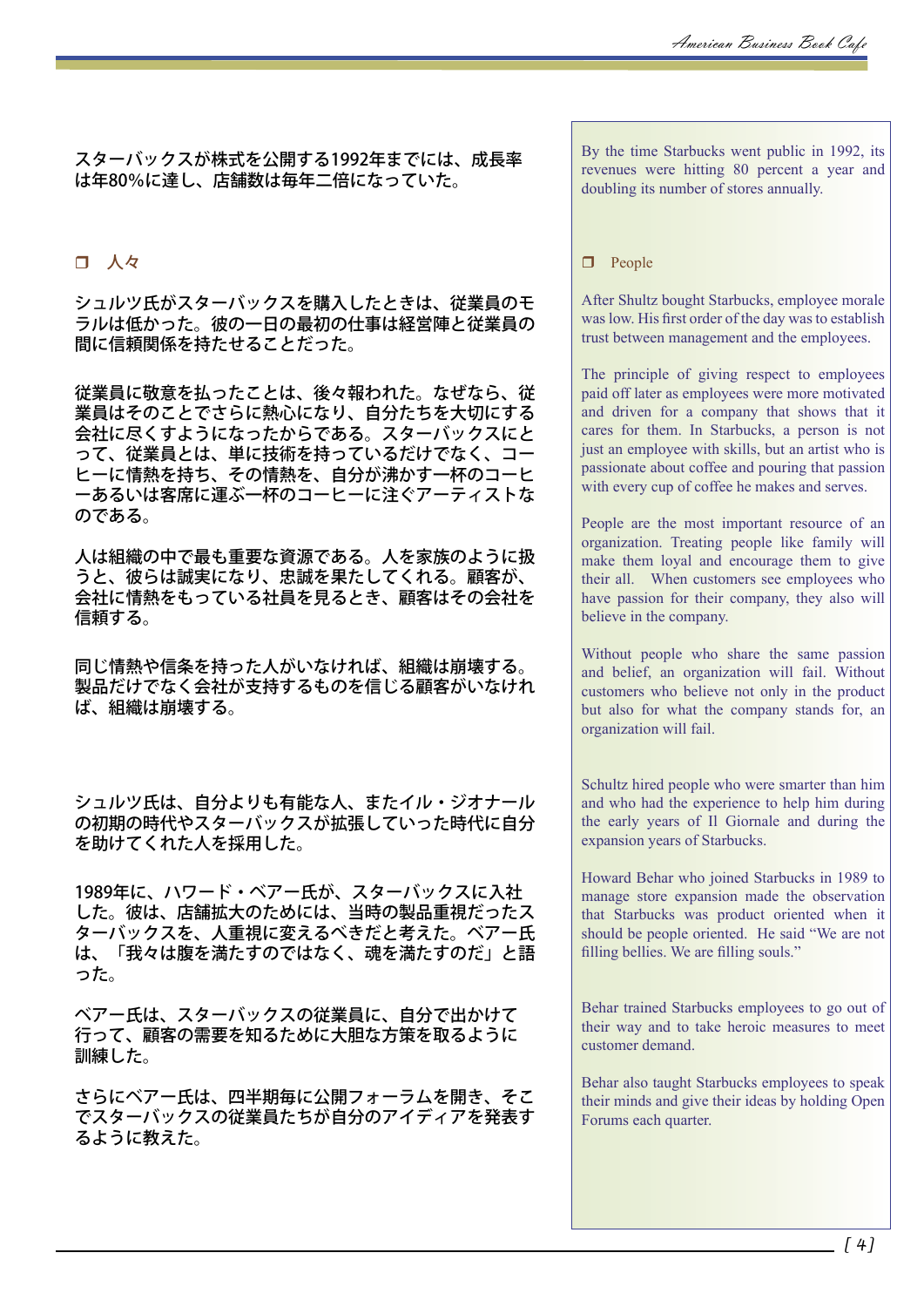# パートⅢ 株式会社の時代–––1992~現在

1992年、スターバックスは株式の公開を決め、1992年6月 に上場を果たした日、株価は\$21で始まった。5年前シュル ツ氏が購入した際\$400万だった株式時価総額は、その日の 終値で\$2億7300万になっていた。

## 成長

コーヒー専門店が全国で流行し、競争は激しくなり、スター バックスを真似るコーヒー店も出てきた。スターバックスの 成功を見たコーヒー会社は、積極的な拡大計画を立て始め た。

シュルツ氏とスターバックスのチームは、東海岸の積極的 な拡大計画に着手した。1994年6月、スターバックスは、ボ ストンの25以上の店舗があるコーヒーコネクションを買収 し、その年の暮れには、テキサスに入った。

スターバックスは、毎年100の新店舗を効率よく開店してい くために、生産工程とシステムを建て直した。

1994年6月までに、シュルツ氏は、自分自身を再発見するた め、オリン・スミス氏を最高執行責任者兼代表にすることを 決めた。

現在、シュルツ氏は、ペプシジョイントベンチャー、 ブランドの構築、将来の店舗の設計、および新製品開発に 専念している。

# 新しいアイディア

従業員が元々企業の持っていたビジョンから逸脱したアイデ ィアを発案したとき、企業主はそのアイディアを却下したく なるものだが、これは企業家が陥りやすい罠だ。スターバッ クスが非常に成功した二つのアイディアを紹介しよう。

- ➡ 新しいアイディアのひとつは、フラプチーノ だった。これは、コーヒーをベースにした温暖な 気候の地域用の冷たい飲み物である。詳細に渡る 製品開発と市場嗜好調査の後、フラプチーノは、 すぐに全国的なヒット製品となった。
- ➡ スターバックスは、1994年にジャズによる音楽 ビジネスを始めた。この新しいアイディアもまた、 大ヒットとなった。スターバックスの顧客は、 コーヒーショップでは見たこともないような ユニークな製品が出現し、新たな驚きと喜びを 感じることを期待していたのだった。

## Part III: The Public Years --1992 and Beyond

Starbucks' decided to become a public company in 1992. It had a successful debut on June 26, 1992 when it opened at \$21 per share. By the end of the day Starbucks' market capitalization stood at \$273 million just five years after Schultz bought it for \$4 million.

 $\Box$  Growth

Now that specialty coffee was catching on all over the country, competition was also heating up. Coffee stores were adapting to the Starbucks model. Coffee companies seeing Starbucks' success made aggressive expansion plans.

Schultz and his Starbucks team embarked on an aggressive expansion plan to the East Coast. In June 1994, Starbucks bought Coffee Connection in Boston with over 25 stores. By year-end, Starbucks had also entered Texas.

Starbucks redesigned its processes and systems to handle the opening of 100's of stores per year.

By June 1994, Schultz decided to reinvent himself by making Orin Smith the Chief Operating Officer and President.

Schultz now had time to concentrate on the Pepsi joint venture, brand building, the design of the Store of the Future, and new product development.

#### $\Box$  New Ideas

Entrepreneurs fall into a trap wherein an employee comes up with an idea that does not seem to fit the original vision, and the president is then tempted to reject it. Two very successful new ideas for Starbucks were:

- · Frappuccino, a cold beverage drink with a coffee base for warm climates, was a "new idea". After a detailed product development and market taste testing, Frappuccino became an instant hit nationwide.
- · Starbucks went into the music business in 1994 by selling jazz music. This "new idea" also became a big hit. Starbucks' customers are ready for more surprises and delight them with more unique products they never find to expect in a coffee store.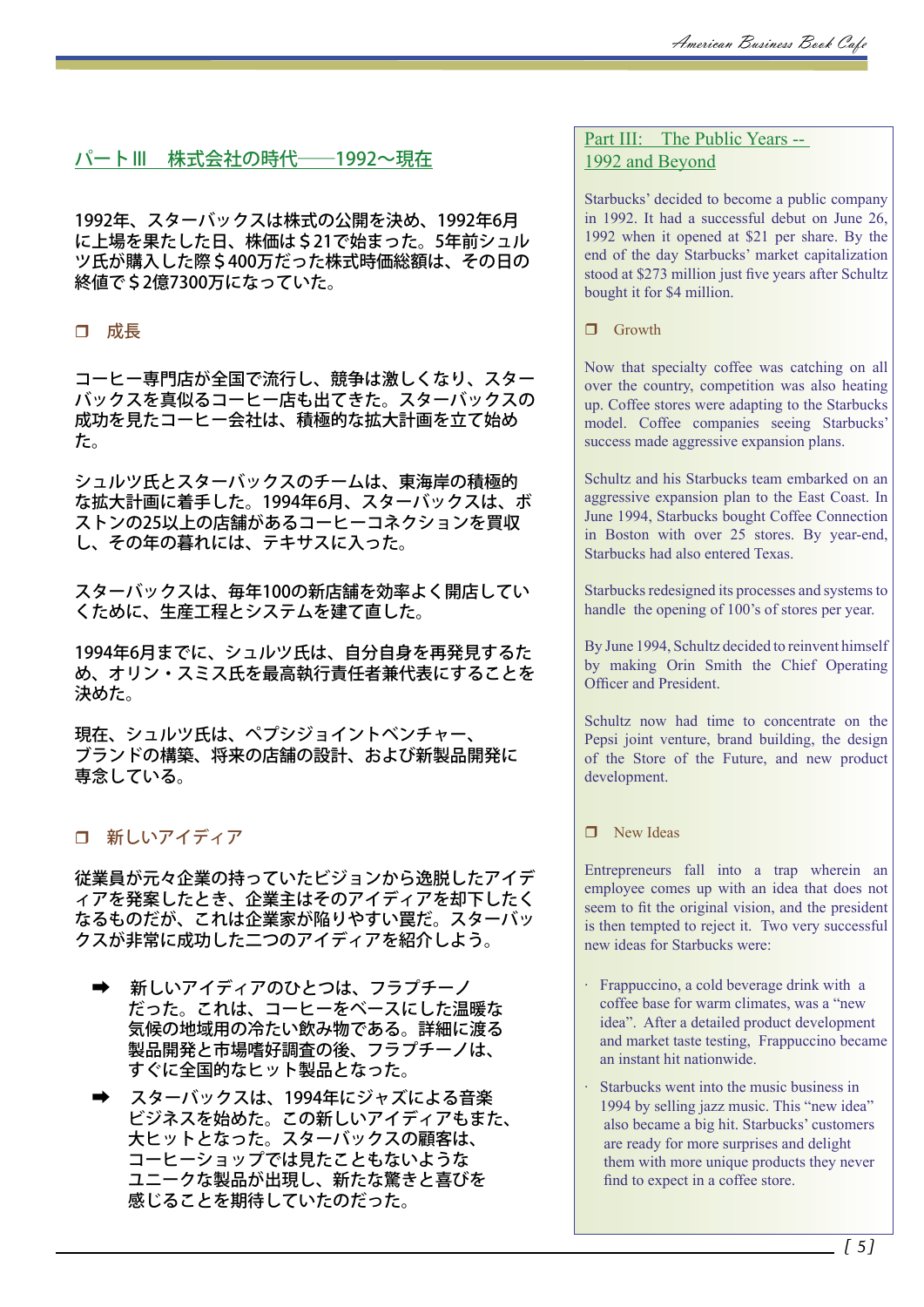顧客の好みに合わせて妥協するかどうかという問題は、どん なビジネスでも直面する難しい問題の一つである。スターバ ックスは次の二つの分野で妥協することを学んだ。

- 最高級のコーヒーテイストを味わうためには不要と 思われるものも提供する。 例:スターバックスは 無脂肪乳を使いたくなかったが、健康に関心を持つ 顧客はこれを好んだ。
- 他企業がスターバックスを運営することを許可 する。 例:空港やその他の国際的な場所で開業する 店に、ライセンスを与えた。

# ホームランを打った後でも、自分自身を新しく 変えること

競争は毎年白熱している。顧客のニーズと好みは変化する。 株主も変わる。どんなに物事がうまくいっていても、ビジネ スにも人生にも普遍なものは何もないのだから、勝利する形 態が変わるのは必然なのだ。現状に甘んじれば、涙すること になる。

成功を維持できる可能性は、自分を変えていけるかどうかに かかっている。

スターバックスは,ペプシとの共同事業でアイスコーヒーの 「マザグラン」を世に送り出したが,これは失敗に終わった。 しかし、缶入りのフラプチーノは大ヒットとなった。

スターバックスは1996年、コーヒー味のアイスクリームを 売り出した。スターバックスは、そのブランドを最高品質の 製品にのみ付与することにより、ブランドに信頼を得て、 成功することができた。

# 品質と完全性

1994年、ブラジルは深刻な霜の被害にあった。これにより コーヒー価格が高騰し、スターバックスは大きな危機に直面 した。スターバックスは、安い低品質のコーヒーを買うこと もできたであろう。しかし、利潤のために品質に妥協をした くなかった。妥協をすれば、会社全体のモラルが低下するか らである。利潤のために品質を犠牲にすると、計り知れない 代償を求められることになる、とシュルツ氏は言う。

また、シュルツ氏は、スターバックスでは、顧客にコーヒー を飲むというロマンについて学んでもらったと言う。スター バックスは、会社が所有するどこの店舗おいても、顧客ひと りずつにスターバックスブランドを受け入れ、支持してもら えるようにした。

Deciding when to make compromises to please its customers is one of the trickiest questions any business faces. Two areas where Starbucks learned to compromise were:

- · Offering products that were not part of the vision of a first class coffee taste experience: e.g. Starbucks did not want to offer non-fat milk although some health conscious customers wanted this.
- Allowing other companies to run Starbucks stores e.g. airport Starbucks and some international operations were licensed.
- Renew Yourself Even When You're Hitting Home Runs

Every year competition heats up, customers' needs and taste change, and shareholders change. Even if things are going well, changing the winning formula is a necessity since nothing stays the same forever in business or in life. Counting on the status quo can lead to grief.

Sustainability is directly linked to self-renewal.

Starbucks went into joint venture with Pepsi to market Mazagran, a cold coffee drink to Pepsi's broad distribution system. It failed. However the next idea of canned Frappuccino was a runaway hit.

Starbucks went into coffee flavored ice cream in 1996. Starbucks was able to cash in on its brand equity by putting the Starbucks brand only on best-of-class products.

 $\Box$  Ouality and Integrity

In 1994 a serious frost hit in Brazil. Starbucks faced a big crisis due to a huge jump in coffee prices. Starbucks could have bought cheaper, lower quality coffee but it did not want to compromise quality for profits. Such compromises cause a drop in morale throughout a company. The memory of sacrificing quality for profit is an impossible price to pay according to Schultz.

Schultz said that Starbucks started with educating customers about the romance of coffee drinking. Starbucks built up brand loyalty one customer at a time through their company-owned stores.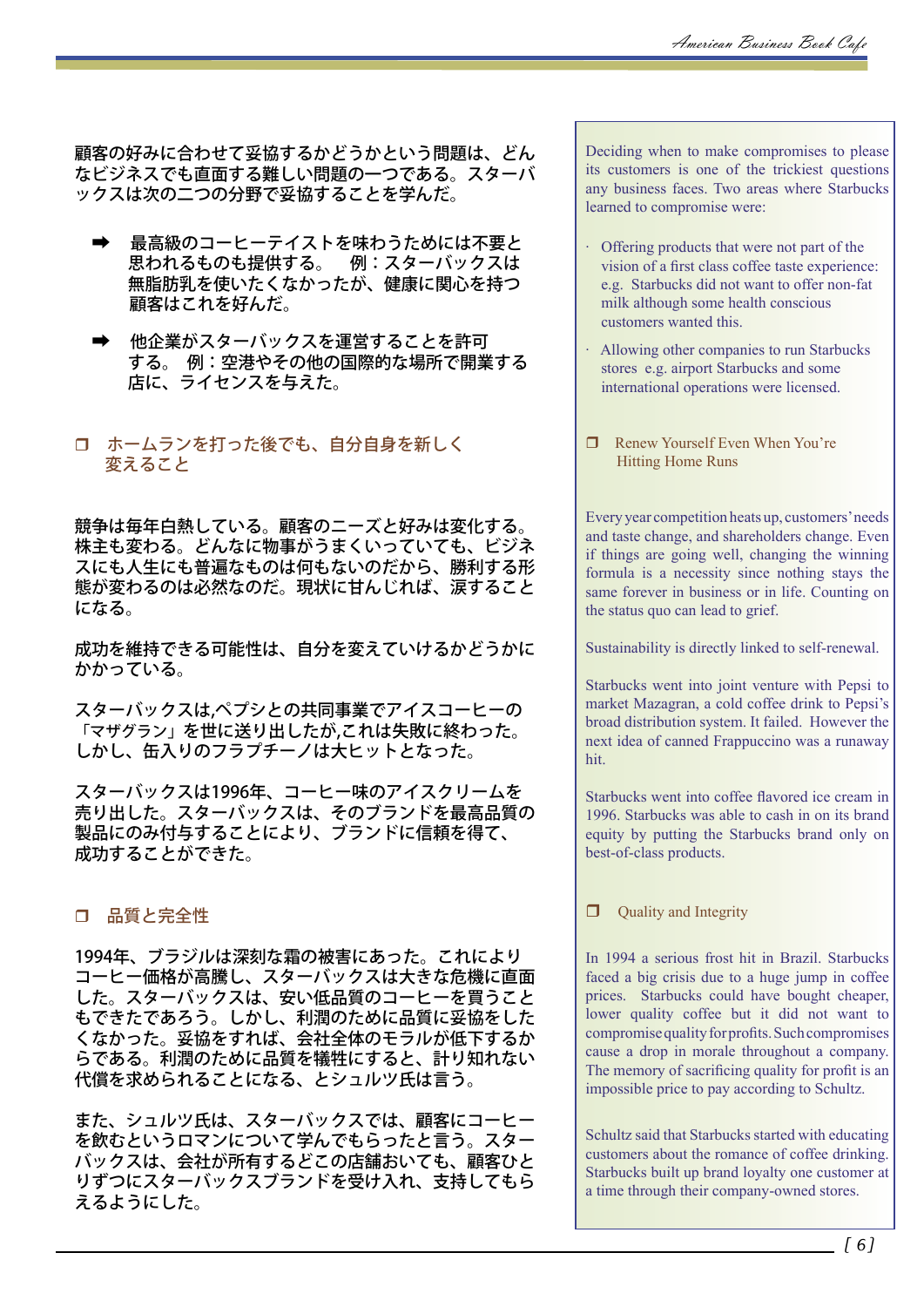スターバックスの成功は、全国規模のブランドを作るため に、必ずしも数百万ドルかけて宣伝活動をする必要はないこ とを物語っている。

信頼がブランドを定着させるのだ。

スターバックスのブランドは、コーヒーに対してだけ与えら れるものではない。そのブランドはコーヒー豆にロマンを与 え、顧客にロマンを与える。また、店の中で経験するすべて の感覚にロマンを与える。

#### 価値

「大規模ビジネス」にならずして、事業が成長することがで きるだろうか。もし、小規模ビジネスの利点をしっかりと持 ち続けることができるなら、それは可能だろう。スターバッ クスは大規模ビジネスがよいとは限らないという考え方を貫 いた。

売り上げが伸びても、価値観は変化してはならないし、損な われてもいけない。

スターバックスが拡大していくと、進出する店舗が周辺地域 や街とどう調和していくかという問題に直面した。大規模チ ェーン店が展開されると、地域の商店が生き残れないのでは ないかという不安が人々の間に起こるからだ。シュルツ氏 は、「スターバックスは、我々を歓迎してくれる町にのみ新 店舗を開業する」と言った。

シュルツ氏によれば、成長しつつも小さな事業を展開するに は、さらに社員に配慮することが必要だ。また、スターバッ クスよりも大きな企業を手がけたことのある人材を採用する ことも必要になる。

スターバックスは、店舗を展開する地域とコーヒーを栽培す る国との両方の利益を支えている。

シュルツ氏は、CARE (ユニセフのような組織)と 提携し、スターバックスのコーヒー豆の購入先の諸国を 援助する活動を行なっている。1993年まで、スターバックス はCAREの米国の最大手のスポンサーであった。

このような活動をしていても、スターバックスのコーヒー 栽培者に対する支払い額が低いと不満を訴える者たち はいた。そこで、スターバックスは管理規定を文書で 定めた。これには、コーヒー栽培を行う諸国の生産者の 生活水準向上のために、スターバックスがどのような 援助をするかが概説されている。

Starbuck's success proves that a multi-million dollar advertising program is not a requisite for building a national brand.

Authenticity makes brands last.

Starbucks brand is more than coffee. It is romancing the coffee bean. It also involves romancing the customer and romancing all the senses in the store experience.

#### $\Box$  Values

Can a business grow big without becoming "big business"? Yes if it keeps on a foundation of small-business values. Starbucks is breaking the mindset that big business can't be good.

Values should not change or wither as sales grow.

As Starbucks expands, most of the opposition it encounters is the growing fear of homogenization of neighborhoods and towns. People worry that national chains will displace locally owned stores. Schultz said that Starbucks will open stores only in communities where it is welcome.

To grow big and stay small, according to Schultz, is to put more attention to caring for Starbucks' employees. It also involved hiring personnel experienced in managing larger corporations than Starbucks.

Starbucks support worthy causes in both the communities where it operates stores and in countries where its coffee is grown.

Schultz partnered with CARE (an organization like UNICEF) in helping in countries where coffee beans is purchased by Starbucks. By 1993, Starbucks was CARE's biggest corporate sponsor in the United States.

However, this did not stop protesters and activists complaining about the low prices paid by Starbucks to its coffee suppliers. So Starbucks came up with a Code of Conduct document, which outlined Starbucks' commitment to helping improve the quality of life for farmers in the countries where its coffee is grown.